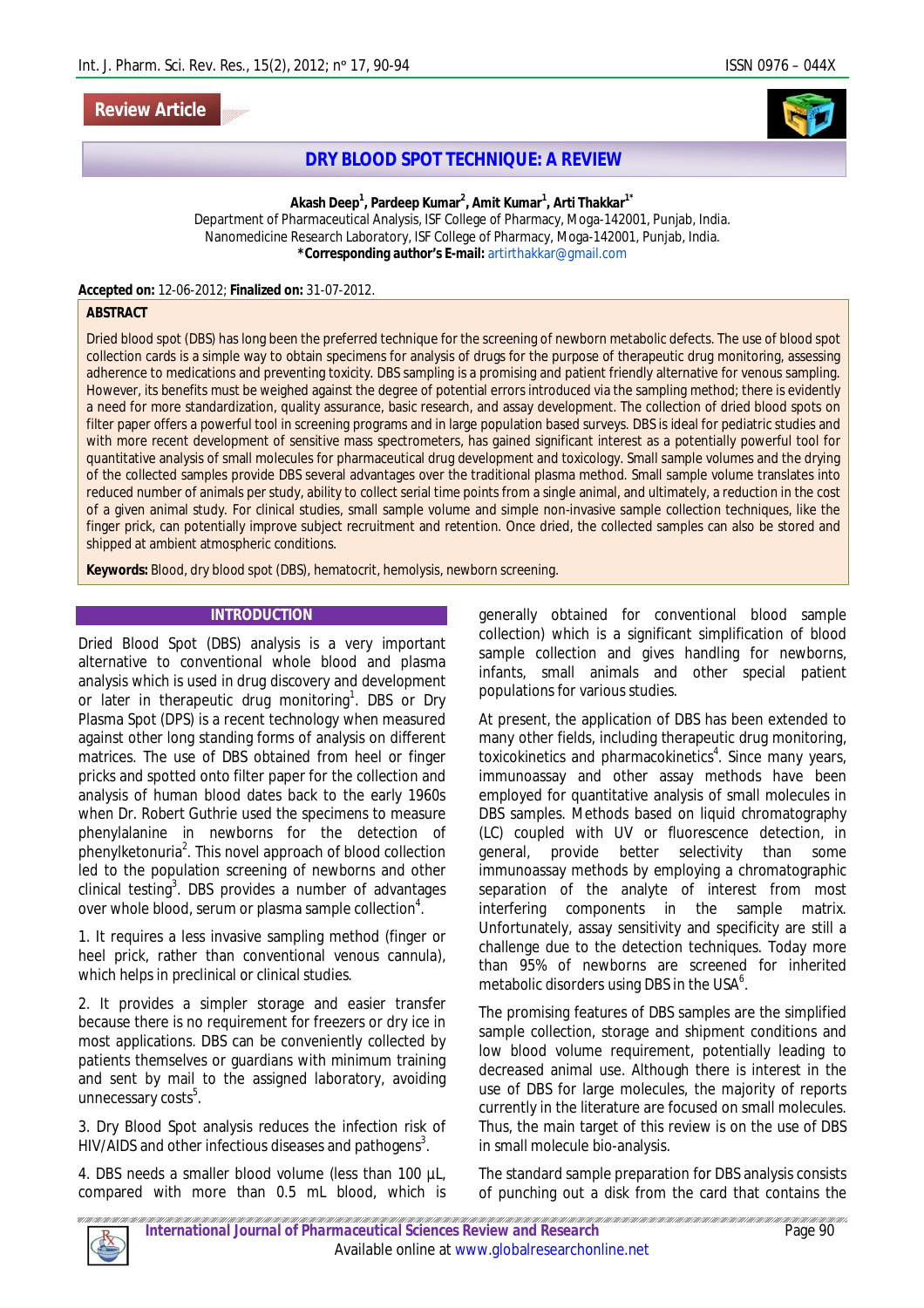DBS followed by extraction of the analyte. The punched sample disks typically range in diameter from 3-8 mm and are extracted with an organic solvent, or a mixture of aqueous and organic solvent. Internal standard (IS) is also used then added to the extraction solvent.

LC–MS/MS is used for analysis the extract. This latest approach is suitable for the wide majority of compounds. However, if this process is to be performed manually, this will be time consuming and labor intensive. There is an emerging need for greater efficiency, either through automation of the sample preparation process or alternative approaches that require minimal or no sample preparation, such as direct analysis of DBS.

## **DRIED BLOOD SPOT SAMPLE COLLECTION, PROCESSING, STORAGE AND TRANSPORTATION**

For collection of DBS samples is normally conducted by pricking the finger, heel or toe with a lancet, and the blood drops are then spotted onto preprinted circles on DBS. Before exploring the use of DBS sampling, a detailed check on the physicochemical properties of the target analyte is necessary. Remember that volatile and/or airsensitive analytes should not be collected on DBS card/paper.

The full details of blood sample collection, collecting device, transfer of blood onto the DBS card/paper and storage and transportation of DBS samples have been well described in the National Committee for Clinical Laboratory Standards document $^7$ .

# **Blood Sample Collection**

Blood samples are to be collected in the household from eligible women and children by finger or heel prick. The puncture site is to be cleaned with alcohol, air dried, and puncture with a sterile retractable lancet. Blood drops were allowed to fall freely inside preprinted circles on special filter paper cards. The filter paper cards were placed in drying boxes containing desiccants to protect the samples from moisture. In preclinical studies, small animals such as mouse, rat etc. can be tail bled. Clotting, layering or supersaturating should be prevented. The predefined circle must be homogenously and symmetrically filled and both sides of the card/paper must show the same red color. Samples indicating contamination or hemolysis or with insufficient volume collected are deemed to unsuitable<sup>8</sup>. The blood sample can also be applied with a calibrated pipette onto the sampling paper/card, thus avoiding potential variability in blood samples due to hematocrit effect, blood volume influence, possible uneven distribution of blood on the card/paper and other sampling errors. The pipette tip should be a few millimeters above the card/paper. As the blood drop touches the card/paper, it should be swiftly expelled<sup>9</sup>.

# **Processing, Storage and Transportation**

In general, a minimum of 2-3 hours for drying of blood spots in an open space at room temperature (15-22°C) is

recommended. It is very important to dry blood spots completely before storage or transportation. Generally, the drying time depends on the type of paper/card and the blood volume which is applied on DBS card $^{10}$ . The major precaution is that samples should not be heated, stacked or allowed to touch other surfaces, and should be kept away from direct sunlight or daylight. Moisture might affect the quality of the blood samples on the card/paper by inducing bacterial growth, altering extraction efficiency during analysis or facilitating degradation of unstable analytes. Then, after drying, the DBS samples should be protected against humidity and moisture. So covering them with a paper overlay and packing them in low gas-permeable zip-closure bags with desiccant packages. Humidity indicator cards should be included in the storage package. DBS samples protected in this manner may be stored at room temperature for many weeks, months or years<sup>11</sup>. However, samples that contain unstable compounds should be stored at a lower temperature likewise 2-8°C, ≤ − 15°C or ≤ − 60°C; for enhancing stability and to be packed in a high-quality bond envelope.

# **DBS Paper/card**

Schleicher & Scheull 903 (S&S 903, Whatman 903 or 903®) paper, manufactured from 100% pure cotton linters with no wet strength and added additives, is an FDA listed class II medical device. Some other cards/papers, such as No. 545 filter paper (Advantec, Toyo, Tokyo) have also been used. The DBS paper/card might be further treated via impregnation for an improved extraction recovery $^{12,13}.$ 

### **EFFECT OF BLOOD PROPERTIES ON THE USE OF DBS SAMPLING**

Hematocrit (HT), packed cell volume or erythrocyte volume fraction is the proportion of blood volume that is occupied by red blood cells. Independent of body size, HT is considered an integral part of a subject's complete blood count results, along with hemoglobin concentration, white blood cells count and platelets count. HT is normally about 0.41-0.51 for men and 0.37- 0.47 for women. The percentage might be out of the above ranges in certain populations, like 0.28-0.67 for neonates (0-1 year old) and 0.35-0.42 for children (2-12 years old). Capillary blood tends to have a higher HT  $(0.61)$  than venous blood  $14$ . Since HT is directly proportional to the viscosity of blood, it affects diffusion properties of the blood spotted on the paper/card. At a high HT value, the distribution of blood sample through the paper/card might be poor, resulting in a smaller blood spot when compared with the blood sample with a low HT. This means that more blood sample per punch would be taken for analysis, leading to a higher measured analyte concentration than that from the low HT. DBS samples (tested the effect of five increasing HT values (0.2, 0.3, 0.4, 0.5 & 0.6) in combination with two different positions of the punch for 31 amino acids and acylcarnitines. For all test analytes that showed a correlation with the HT, concentrations were found to be

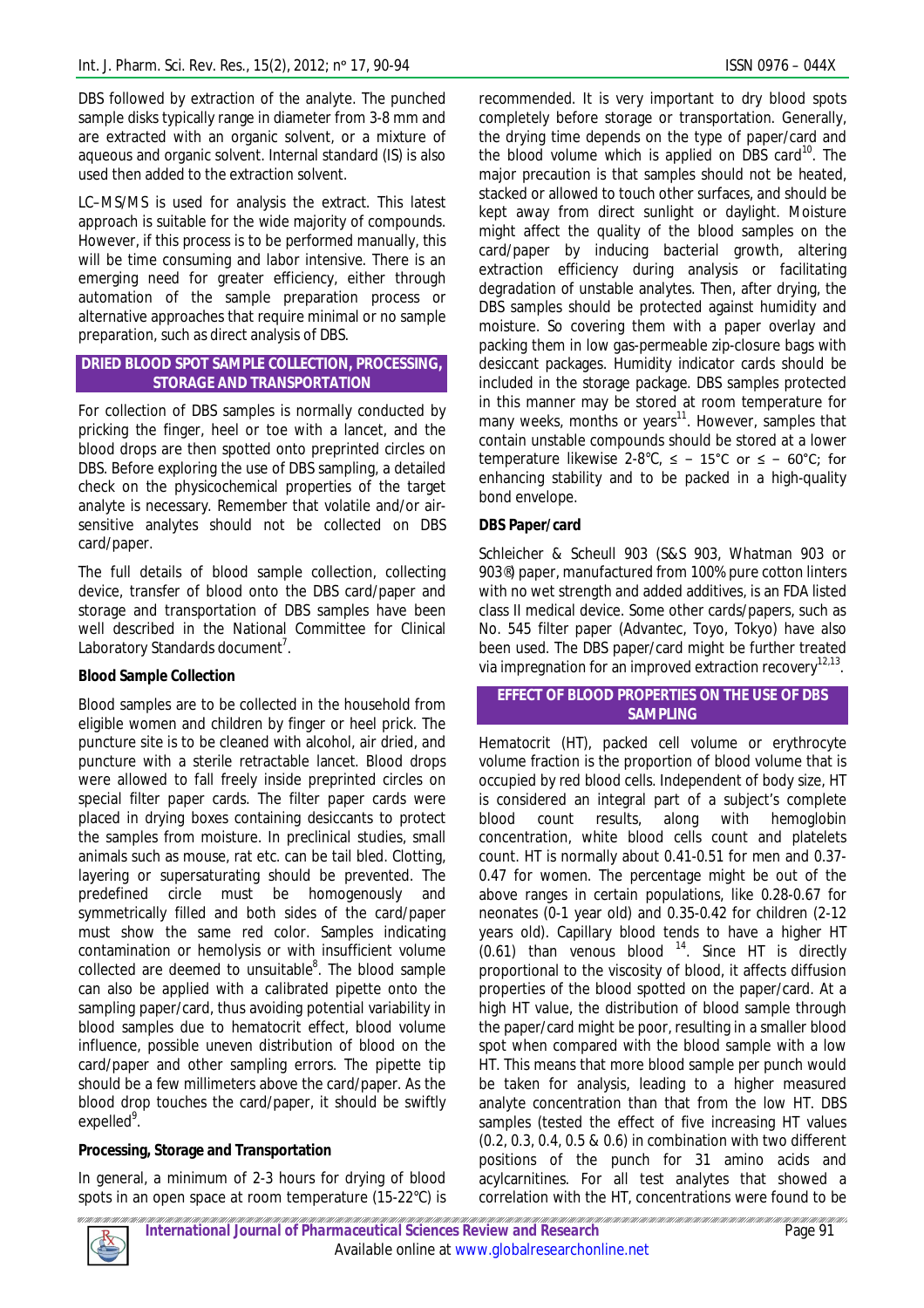significantly higher in samples with high HT and significantly lower in those with low HT regardless of the position of the punch. However, it seems that HT effect is case-dependent<sup>15</sup>.

## **APPLICATIONS**

### **Newborn Screening**

There are many situations in newborn screening where absolute concentration of a single biomarker molecule may not be diagnostic; instead, accurate quantification of multiple biomarker molecules using LC-MS/MS, followed by comparison of response ratios of one species to the other(s), is more powerful<sup>16</sup>. Many recent applications in the newborn screening using LC-MS/MS have demonstrated that the technique is a better choice than MS alone or some other means for the accurate quantification of biomarker molecules in the DBS samples<sup>17</sup>.

Among these applications, the screening for congenital adrenal hyperplasia (CAH) might be a good example. 17- Hydroxyprogesterone (17-OHP) is one of the biomarker molecules for the early diagnosis of CAH. The development of an immunoassay; to determine the 17- OHP concentration in blood spots in newborns screening, was introduced in  $1977^{18}$ . Unfortunately, due to a physiologically delayed expression of the enzyme 11*β*hydroxylase in premature babies; illness, birth stress, impaired kidney function, interference from 17-OHP metabolite(s) and cross-reactivity of antibodies with other steroids particularly 17-hydroxypregnenolone (17- OHPreg), the positive predictive rate for CAH population screening using immunoassay remains below 1%, despite attempts to adjust cut-off levels for birth weight, gestational age and stress factors. 17-OHP has a molecular weight of 330 Dalton (Da), 2 Da less than that of the interfering compound 17-OHPreg (332 Da). Both compounds could be distinguished by mass spectrometry via any detection mode (Q1scan, product scan, or selected reaction monitoring)<sup>1</sup> .

#### **Preclinical Study**

Although very few applications of DBS in preclinical study have been published on toxicokinetic or pharmacokinetic assessment of drug or drug candidates in small animals. The potential benefits of using this technique are too pronounced to be ignored by pharmaceutical industry. The small blood volume (<100 µL for multiple spots) used for DBS sampling makes its use possible for serial bleeding from small animals $^{20, 21}$ .

In all cases where serum or plasma, instead of DBS, has been used as the matrix for quantitative analysis of drugs during discovery and development, it would be necessary to determine the relationship between the analyte concentration in the two matrices (plasma/serum V/s DBS). HT is an important parameter that needs to be considered. Without correcting for its impact, the analytical results from DBS would be much lower than those obtained via plasma or serum, regardless of which assay might have been used for the analysis of plasma or serum samples<sup>10</sup>.

#### **Therapeutic Drug Monitoring**

DBS LC-MS/MS has been increasingly employed in clinical study and therapeutic drug monitoring for the analysis of a wide spectrum of drug molecules including antipyretics, antitussives, antimalarials, anticonvulsants, antiretrovirals, immunosuppressants, antiepileptics & Vinca alkaloids and in monitoring drug abuse. Because DBS samples could be collected by patients themselves or their guardians with minimum training, this opens up the possibilities of collecting clinical pharmacokinetic samples not only from various in-patients but also from outpatients, especially those from remote areas. This is meaningful when there is a need to monitor drugs, for instance tacrolimus and cyclosporine A, with a narrow therapeutic index, but a wide inter-patient and intrapatient pharmacokinetic variation, DBS samples can be promptly taken whenever a concentration related Side effect appears. The obtained analytical results might lead to a necessary adjustment of dose or dose regimen <sup>22-24</sup>.



**Figure 1:** Schematic of Dried Blood Spot Analysis (Source: Minnesota Department of Health)

.<br>11 | 111 | 111 | 111 | 111 | 111 | 111 | 111 | 111 | 111 | 111 | 111 | 111 | 111 | 111 | 111 | 111 | 111 | 11 *International Journal of Pharmaceutical Sciences Review and Research* Page 92 Available online at www.globalresearchonline.net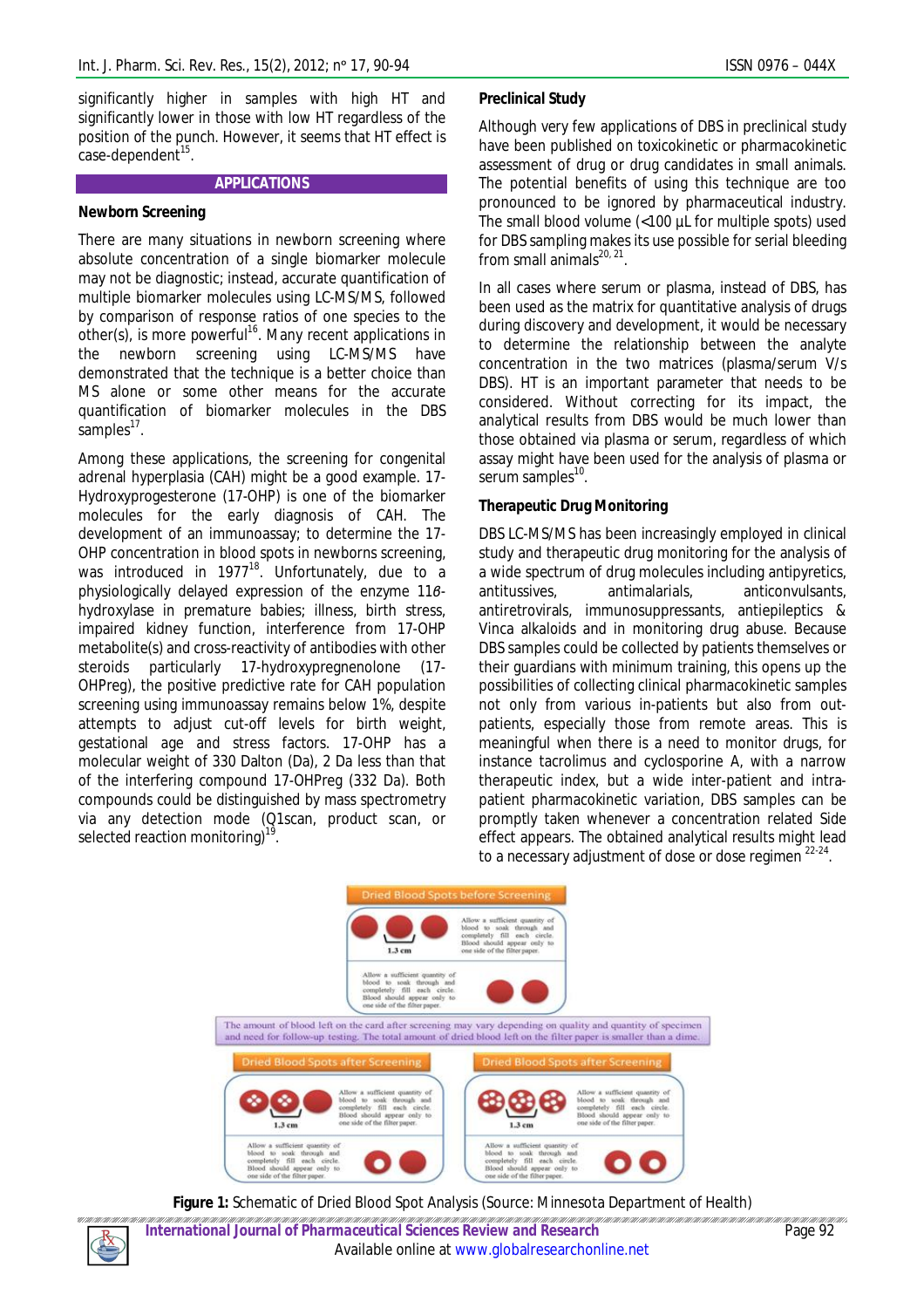## **Dried Blood Spot Analysis in Toxicology**

There is some limited and early research onto using this method as a screening test for HIV. Now, some in the forensic arena have watched the research advancements in this technology and are investigating its possible application to the forensic science world. Some are seeking to prove its validity in terms of a confirmation test in analysis of abusive drugs.

What also spurs on this research are the strides being made in the clinical and pharmaceutical field. There is a large push to move in this direction in the clinical era due to cost savings as well as the analyst and collector being exposed to less bio-hazards. There were a lot of presentations on it that I have noticed in the last several national clinical meetings. In the pharmaceutical industry, there is also a push to get the FDA to more readily accept it in animal studies as it will reduce the numbers of animals needed for a given study. Thus, it will save a lot of money. The whole idea is reduce the amount of blood volume necessary and save money<sup>20, 25</sup>.

In the peer reviewed research that has been published concerning DBS, there is some limited data in terms of the correlation to whole blood of plasma blood, and in terms of recovery using this method for qualitative and quantitative analysis. It confirms that this is an emerging field and there are still a lot of questions as to its validity especially as to its possible quantitative use.

### **CONCLUSION**

Although DBS may be the primary method of blood sample collection in newborn screening and its use as a convenient blood sampling method in therapeutic drug monitoring has been expanding, it is not expected to replace the conventional whole blood, plasma or serum collection in all preclinical and clinical studies. The use of DBS bears some apparent disadvantages too because the collected blood volume is very small, assay sensitivity is always a challenge for the determination of some analytes at low circulating levels. Repeat analyses and/or additional analysis for drug metabolites or other molecules can be very difficult.

Unfortunately, the metabolite concentration is usually very low compared with the parent compounds. Unlike aqueous matrix such as whole blood, plasma or serum, for which sample homogeneity could be easily ensured during sample collection and prior to analysis, the quality of DBS samples is often a concern for absolute quantification due to the possible DBS card/paper quality issue, possible non-compliance in sample collection (blood volume on the spot, degree of saturation and degree of hemolysis, drying, storage and transportation, and a wide variety of blood properties of the intended population. Any of the above uncertainties might lead to a higher degree of assay errors using this nonvolumetrically (size) based approach for quantitative analysis than the conventional methods. Manual punching is very time-consuming and is definitely not

suited for the current high-throughput environment. A punch device could be a source of assay error and/or contamination.

More importantly, whereas most analytes may be stable on DBS after drying, some enzyme labile compounds, especially prodrugs, are unstable even with the pretreated card/paper. This could present another challenge for DBS sampling method as enzyme inhibitors cannot be conveniently mixed during sample collection.

#### **REFERENCES**

- 1. Konig S, Yildiz O, Hermann N, Steurer A, Singrasa M, Dobelin W. A Novel Concept for Sample Collection and Sample Preparation. *Poster WP 427*. Salt Lake City: ASMS 2010.
- 2. Guthrie R, Susi A. A Simple Phenylalanine Method for Detecting Phenylketonuria in Large Populations of Newborn Infants. Pediatrics 32; 1963, 338-43.
- 3. Parker SP, Cubitt WD. The use of the dried blood spot sample in epidemiological studies. J Clin Pathol 52; 1999, 633-9.
- 4. Edelbroek PM, van der Heijden J, Stolk LM. Dried blood spot methods in therapeutic drug monitoring: methods, assays, and pitfalls. Ther Drug Monit 31; 2009, 327-36.
- 5. Garcia Boy R, Henseler J, Mattern R, Skopp G. Determination of morphine and 6-acetylmorphine in blood with use of dried blood spots. Ther Drug Monit 30; 2008, 733-9.
- 6. Chace DH, Kalas TA, Naylor EW. Use of tandem mass spectrometry for multianalyte screening of dried blood specimens from newborns. Clin Chem 49; 2003, 1797-817.
- 7. Garg U, Dasouki M. Expanded newborn screening of inherited metabolic disorders by tandem mass spectrometry: clinical and laboratory aspects. Clin Biochem 39; 2006, 315-32.
- 8. Beaudette P, Bateman KP. Discovery stage pharmacokinetics using dried blood spots. J Chromatogr B Analyt Technol Biomed Life Sci 809; 2004, 153-8.
- 9. Alfazil AA, Anderson RA. Stability of benzodiazepines and cocaine in blood spots stored on filter paper. J Anal Toxicol 32; 2008, 511-5.
- 10. Koal T, Burhenne H, Romling R, Svoboda M, Resch K, Kaever V. Quantification of antiretroviral drugs in dried blood spot samples by means of liquid chromatography/tandem mass spectrometry. Rapid Commun Mass Spectrom 19; 2005, 2995-3001.
- 11. Burhenne J, Riedel KD, Rengelshausen J, Meissner P, Muller O, Mikus G et al. Quantification of cationic anti-malaria agent methylene blue in different human biological matrices using cation exchange chromatography coupled to tandem mass spectrometry. J Chromatogr B Analyt Technol Biomed Life Sci 863; 2008, 273-82.
- 12. Higashi T, Nishio T, Uchida S, Shimada K, Fukushi M, Maeda M. Simultaneous determination of 17alphahydroxypregnenolone and 17alpha-hydroxyprogesterone in dried blood spots from low birth weight infants using LC-MS/MS. J Pharm Biomed Anal 48; 2008, 177-82.